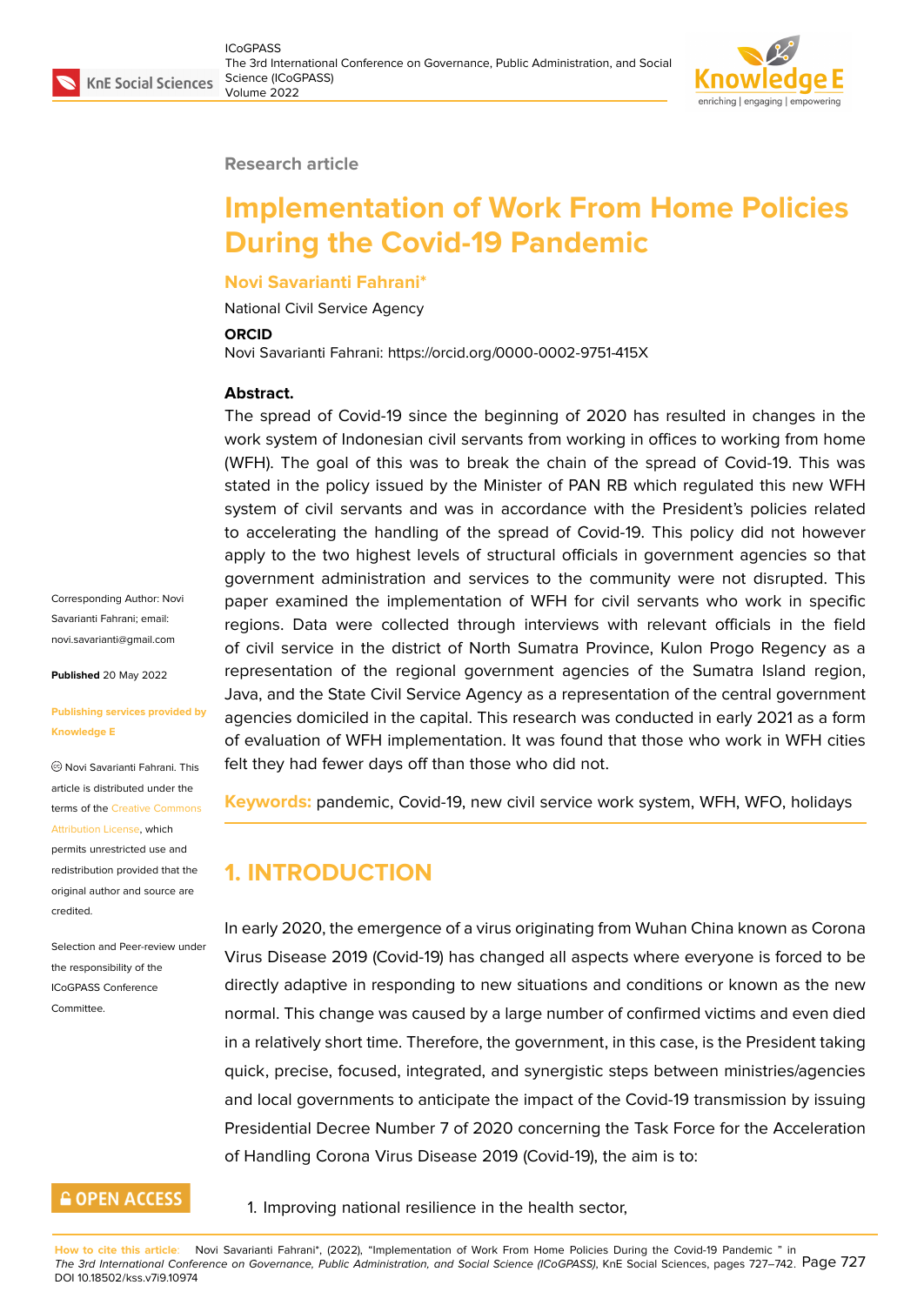

- 2. Accelerating the handling of Covid-19 through synergies between ministries/agencies and local governments,
- 3. Increase the anticipation of the development of the escalation of the spread of Covid-19,
- 4. Increase the synergy of operational policy making, and
- 5. Increase readiness and ability to prevent, detect, and respond to COVID-19.

To strengthen the implementation of the tasks of the Covid-19 Task Force, it is necessary to add ministries/agencies to the membership composition of the Covid-19 Task Force with the issuance of Presidential Decree No. 9 of 2020 concerning Amendments to Presidential Decree No. 7 of 2020 concerning the Task Force for the Acceleration of Handling Corona Virus Disease. 19 (Covid-19) and as an effort to contain the virus, the President issued Presidential Decree No. 11 of 2020 concerning the Determination of a Public Health Emergency of Corona Virus Disease 2019 (Covid-19). This did not improve the situation but instead increased both the number of confirmed cases and the number of deaths that had increased and spread across regions, so that countermeasures were needed. So that Indonesia declares that Covid-19 is a nonnatural disaster by the Decree of the President of the Republic of Indonesia Number 12 of 2020, Determination of Non-Natural Disasters for the Spread of Corona Virus Disease 2019 (Covid-19) as a National Disaster.

Therefore, there needs to be a massive restriction of people's movement or lockdown with the issuance of Government Regulation of the Republic of Indonesia Number 21 of 2020 concerning Large-Scale Social Restrictions in the Context of Accelerating Handling of Corona Virus Disease 2019 (COVID-19). In this Government Regulation, what is meant by Large-Scale Social Restrictions (PSBB) are restrictions on certain activities of residents in an area suspected of being infected with Covid-19. The PSBB must meet several criteria:

- 1. The number of cases and/or the number of deaths due to the disease increased and spread significantly and rapidly to several regions;
- 2. There is an epidemiological link with similar events in other regions or countries.

The enactment of the PSBB includes closure of schools and workplaces, restrictions on religious activities, and restrictions on activities in public places or facilities that are carried out while taking into account the educational needs, work productivity, and worship of the population as well as the fulfilment of basic needs. PSBB was one of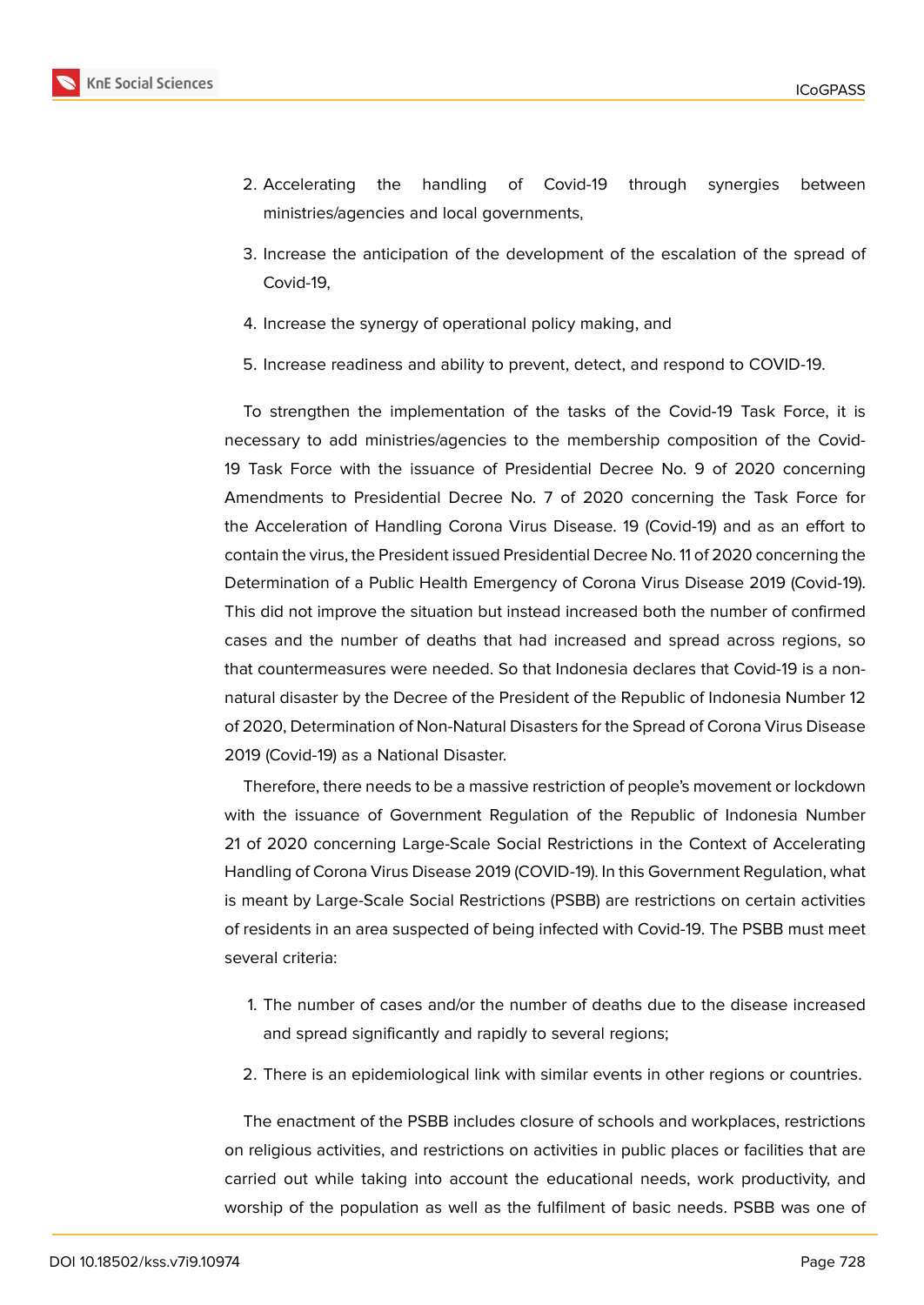

the main causes at the beginning of the pandemic and encouraged people to adapt to the form of carrying out work from home. Regarding the implementation of the PSBB policy set by the minister administering government affairs in the health sector, and local governments are obliged to implement and pay attention to the provisions in Law Number 6 of 2018 concerning Health Quarantine whose implementation is proposed by the governor/regent/mayor to the minister of health with consideration of Head of the Task Force for the Acceleration of Handling Covid-19.

Seeing this situation, the government needs to make adjustments to the work system of the State Civil Apparatus (ASN) where those who are working from office (WFO) become working from home (WFH) as stated in the Circular Letter of the Minister of PAN RB Number 19 of 2020 concerning Adjustment of the Work System of State Civil Apparatus in Efforts to Prevent the Spread of Covid-19 in Government Agencies, where there are 4 provisions, namely:

- 1. Work system adjustment. The state civil apparatus (ASN) can carry out official duties by working at home, but the 2 highest levels of structural officials must continue to carry out their duties in the office so that government administration and services to the community are not disrupted. In this regard, the Personnel Development Officer (PPK) regulates an accountable work system related to WFH with the following considerations: type of work, Covid-19 distribution map, employee domicile, employee health condition, employee family health condition, history of overseas travel within 14 years. the last day, history of employee interactions with Covid-19 sufferers, and the effectiveness of the implementation of tasks and services of organizational units. Important meetings/meetings can be held via teleconference. ASN who carry out WFH is still given performance allowances.
- 2. Organizing activities and business trips. Meetings are held using teleconference technology. Domestic official travel is carried out selectively according to the priority and urgency. Meanwhile, overseas business trips have been postponed.
- 3. Implementation of hygiene standards. Government agencies to carry out cleaning/sterilization of their respective work environments by the advice of the Ministry of Health.
- 4. Health report. If it is found that employees in the work environment are under the supervision and/or confirmed positive, they should submit a report to the Minister of PANRB.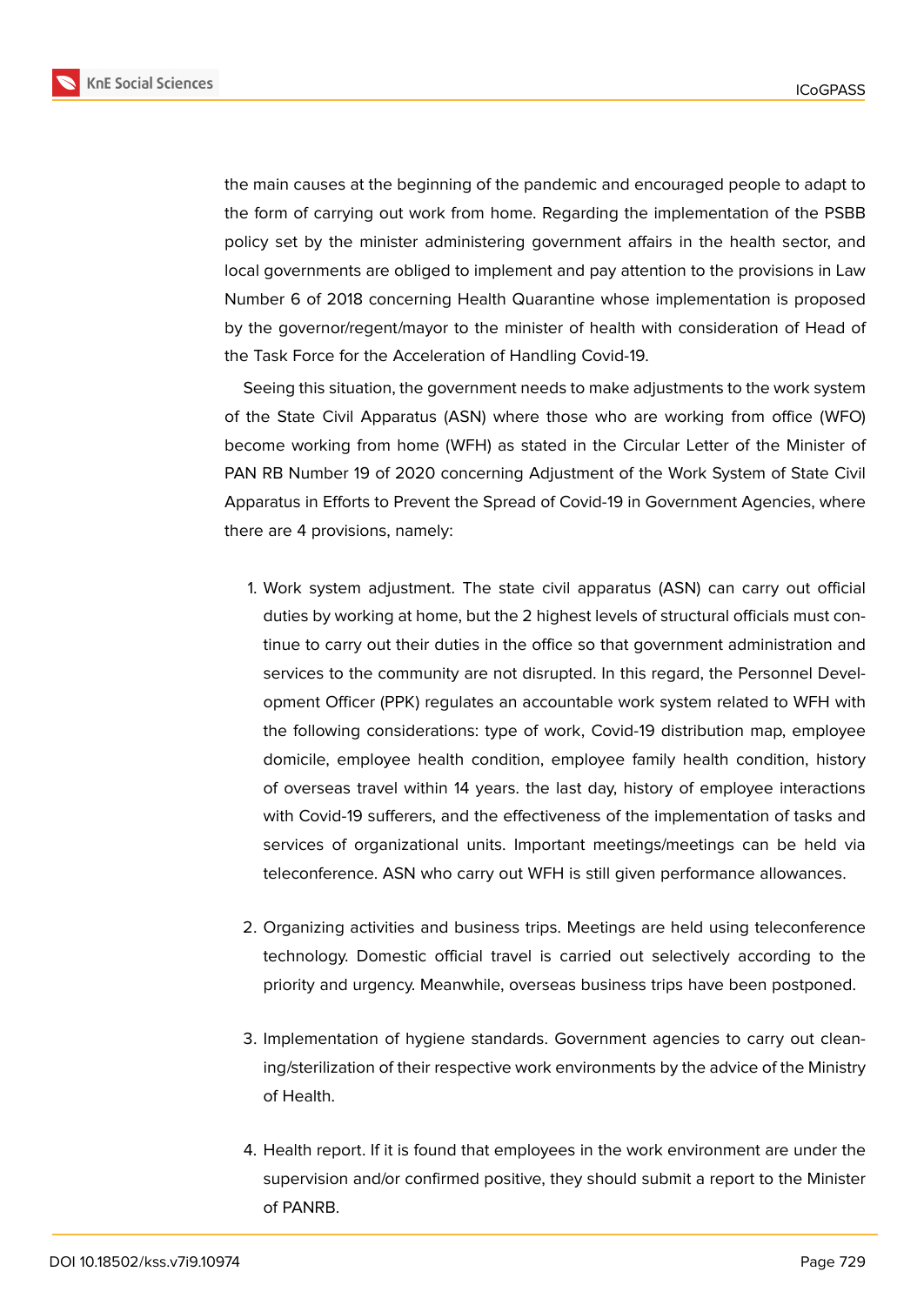

The situation and conditions are getting worse in the new normal situation and to keep public services running well, the government then establishes the ASN work system in the new normal with the Circular Letter of the Minister of PANRB Number 58 of 2020 concerning the Work System of ASN Employees in the New Normal Order as follow-up to the direction of the President of the Republic of Indonesia to formulate a new normal order that supports work productivity while still prioritizing public health and safety, it is necessary to change the work system of ASN employees so that they can adapt to changes in the new productive and safe normal order for Covid-19. The adjustment of the work system is carried out through flexibility in setting work locations for ASN employees which includes:

- 1. Implementation of official duties in the office and/or
- 2. Performing official duties at home.

On the other hand, the Minister of Home Affairs gives authority to regional heads throughout Indonesia to determine and regulate restrictions on community activities through the Minister of Home Affairs Instruction Number 13 of 2021 concerning Extending the Enforcement of Restrictions on Micro-Based Community Activities and Optimizing the 2019 Corona Virus Disease Handling Command Post at the Village and Sub-District Levels for Controlling the Spread of Corona Virus Disease 2019 to the level of the Rukun Tetangga (RT)/Rukun Warga (RW). The Instruction of the Minister of Home Affairs also mentions zoning criteria which are divided into 4 (four kinds): green zone, yellow zone, orange zone, and red zone. The involvement of various key regional actors on a micro-scale is one of the keys to implementing this policy. In the minister's instruction, details of the mechanism for the implementation of various community economic activities are provided. One of the policies in implementing the workplace is as follows:

- 1. For areas located in the Yellow Zone and Orange Zone, restrictions are carried out by applying WFH of 50% and WFO of 50%.
- 2. For areas in the Red Zone, restrictions are made by applying WFH of 75% and WFO of 25%.
- 3. The implementation of WFH and WFO itself is carried out by implementing health protocols, alternating working time arrangements, and as long as WFH does not mobilize to other areas. In the regulation of teaching and learning activities itself, it provides boundaries for regions in the Red Zone by requiring online implementation. Meanwhile, essential sectors such as health, food, communication, and others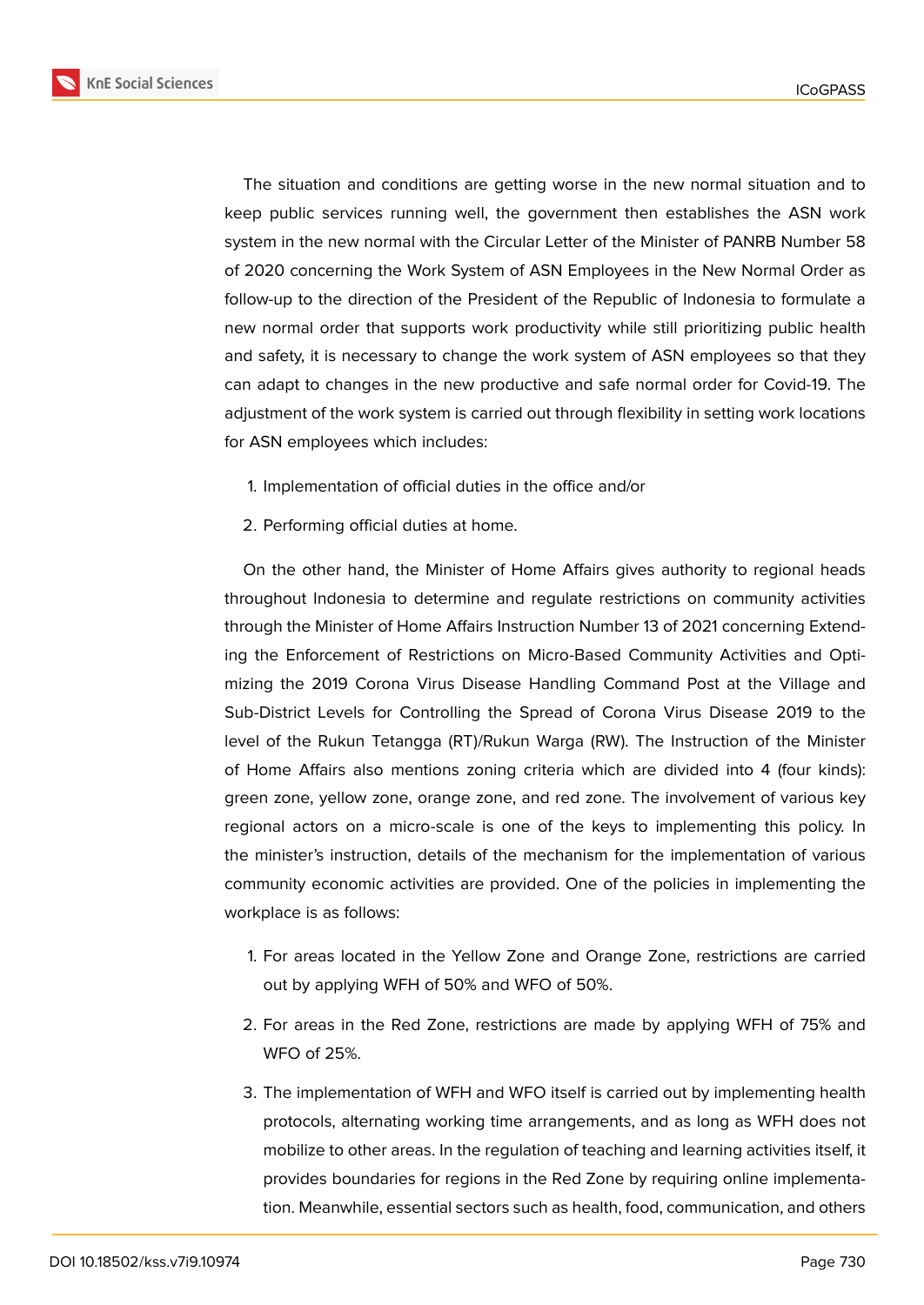

can operate 100% by setting operating hours, capacity, and implementing health protocols.

4. Regarding the flexibility of the work location, regional heads located in areas with the determination of Large-Scale Social Restrictions to assign employees to carry out WFH in full while paying attention to the performance targets and work targets of the employees concerned, except for employees whose duties and functions are strategic, it is necessary to carry out WFO with a minimum number of employees while still prioritizing health protocols.

Based on the above, the researcher sees the need for a study on how to implement working from home during the Covid-19 pandemic.

## **2. METHOD**

This study was carried out by researchers in early 2021 as a form of evaluating the application of WFH by interview research methods with competent officials in the field of personnel in North Sumatra Province, Kulon Progo Regency as a representation of Regional Government Agencies for the Sumatra Island, Java, and the State Civil Service Agency as representatives representation of Central Government Agencies domiciled in the capital city as field data or primary data and literature study as secondary data.

## **3. RESULTS AND DISCUSSION**

### **3.1. Literature review**

### **3.1.1. New Normal Concept**

The existence of government policies during the Covid-19 pandemic that changed the work system of ASN in this new normal made all ASNs have to adapt to this so that public services carried out by ASN could run properly, one of them with WFH. This new normal work system is the result of a government policy that implements the COVID-19 health protocol by the recommendations of the World Health Organization (WHO) starting from washing hands, not gathering or holding meetings, maintaining distance, limiting going out of the house, and even individual self-isolation steps communities and even entire cities until lockdown.

New normal has a linguistic meaning, is a new habit which is a change in habits that will continue in situations and conditions in society due to the Covid-19 pandemic,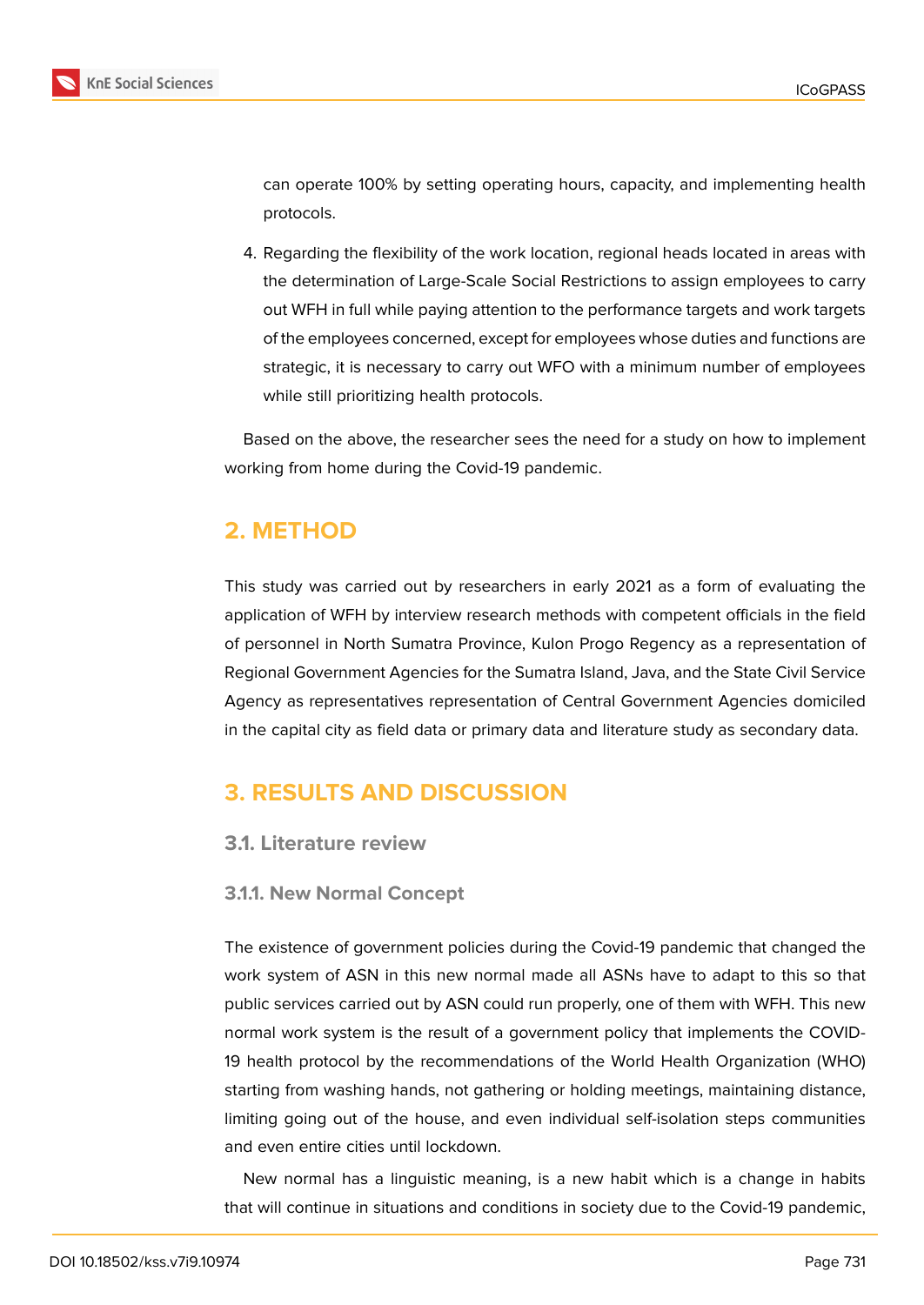

which will become a habit that is inherent in everyday life. According to (Nurcahyono & Rosidi, 2020) the implementation of the new normal is a form of behaviour change in carrying out normal daily activities coupled with the application of health protocols to minimize the transmission of Covid-19 by Indonesian rules.

According to (VTR & RS, 2020), 4 things need to be created in the face of the new normal, namely:

- 1. New Mind-set, namely by renewing our thinking during the Covid-19 pandemic. One of the new thoughts that need to be instilled is that the new normal condition will be different from the previous normal condition, so we must prepare ourselves to face new consequences that may occur.
- 2. New Behaviour, namely new behaviours or habits that must be implemented such as washing hands with running water and soap, as well as physical distancing. This habit must continue to be carried out in the new normal era as a form of preventing the transmission of Covid-19.
- 3. New Items, which are some items that must be available when leaving the house, such as masks and sanitizers.
- 4. New Circle, which is about how we evaluate our circle of friends. Especially in Indonesia, this is a country with a collective culture, so there are many things to do in groups. In the new normal era, we must be good at evaluating our friendly environment, by seeing whether the friendship environment opens the risk of Covid-19 transmission or not. For some people, the new normal is used as an excuse to gather with friends, but keep in mind that this pandemic is still on going, so awareness is needed to sort out activities that can be minimized if possible.

In a bureaucratic order, ASN as public servants must adapt to this new normal life while maintaining health protocols. Facing the new normal situation, the government made several adjustments to the new workspace, namely the process of designing bureaucratic changes by using various technological developments. According to (Prasojo, 2020), there are five main components of changing the new workspace of the bureaucracy, namely:

- 1. Flexible and networked workspace.
- 2. Infrastructure setup and learning super application (super-app) that enables virtual and digital offices. Changes in new workspaces that were originally carried out in office buildings have now become less necessary in the new normal era.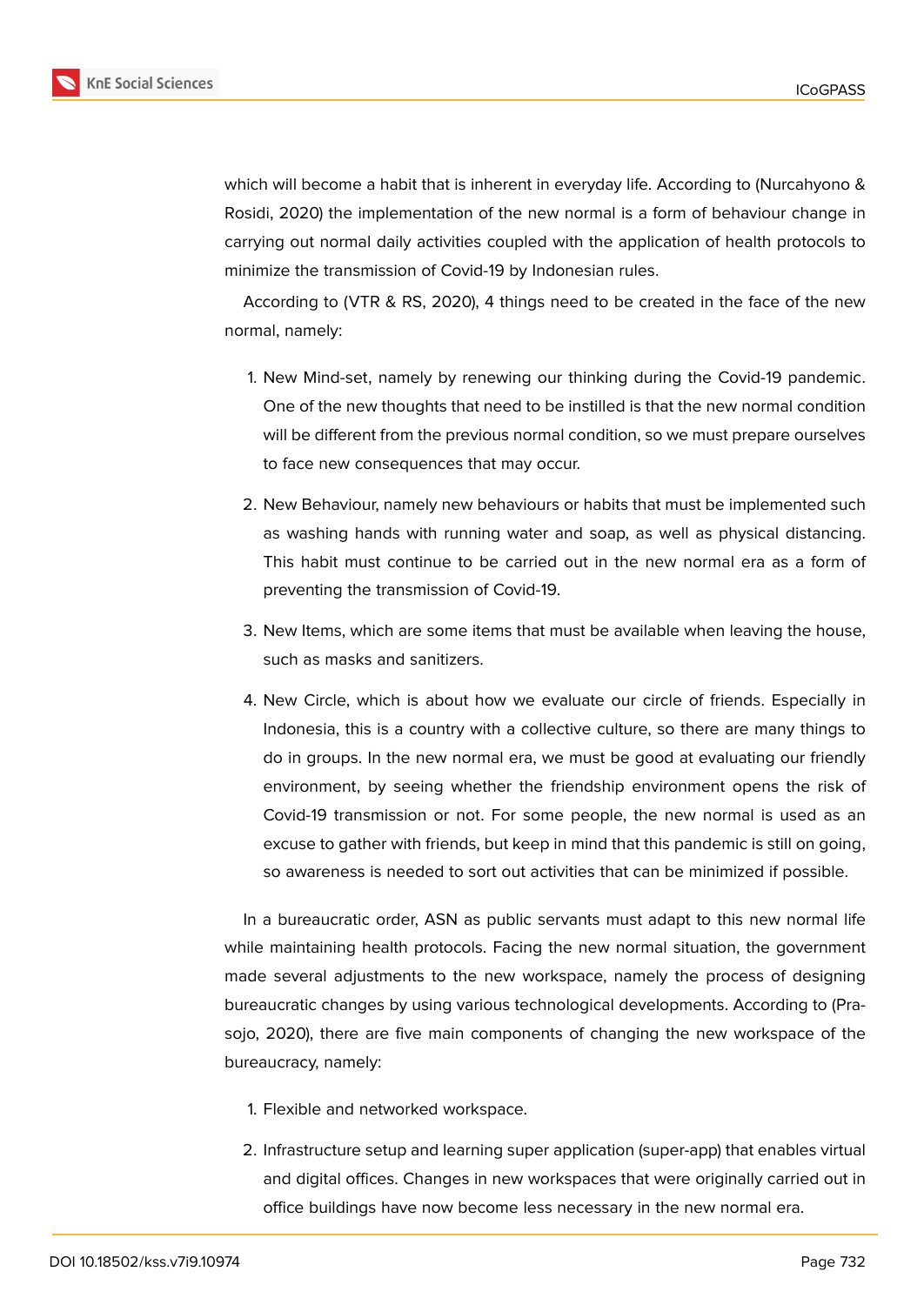- 3. Increasing the capability of ASN in interacting with various advances in information and communication technology, including big data and artificial intelligence, is very much needed.
- 4. In the post-Covid 19 new normal eras, business processes, and bureaucratic workflows must be arranged immediately. There is a simplification of service procedures by utilizing digitalization-based services so that services to the community can be carried out easily and quickly.
- 5. The new normal era of bureaucracy requires qualified and competent ASN employees to manage the new workspace. The required ASN employees are competent, not based on quantity, but quality, who can do various jobs quickly and with quality.

#### **3.1.2. WFH Concept**

WFH is part of the concept of telecommuting or working remotely and this is not a new concept in the world of work, because this concept has been known since the 1970s as an effort to overcome traffic jams from home-office commutes every day. The term telecommuting or "telework" was increasingly recognized in the 80s when workers were allowed to complete tasks from home instead of coming directly to the office where the implementation of remote work was applied one day a week. This is driven by the development of information technology and international business competition so that more and more organizations are implementing remote work. The employee's work location can be done at home or home-based where the work location is at home and communicates to the office or work from a branch office or centre-based where the work location is not at home but the branch office closest to home. This according to (Asgari, 2016) can reduce most of the travel time, while working from a branch office only reduces the travel distance. The implementation of working from home was initially voluntary according to need, but the existence of the Covid-19 pandemic made working from home a must. Of course, it will make a big difference for companies that have already prepared and even implemented WFH schemes with companies that are not ready.

According to observations (Mungkasa, 2020) at a glance, it shows that the understanding of working remotely involves at least 4 (four) things, namely:

- 1. Choice of the workplace, which refers to saving time/physical distance;
- 2. Partial or total substitution of daily commuters;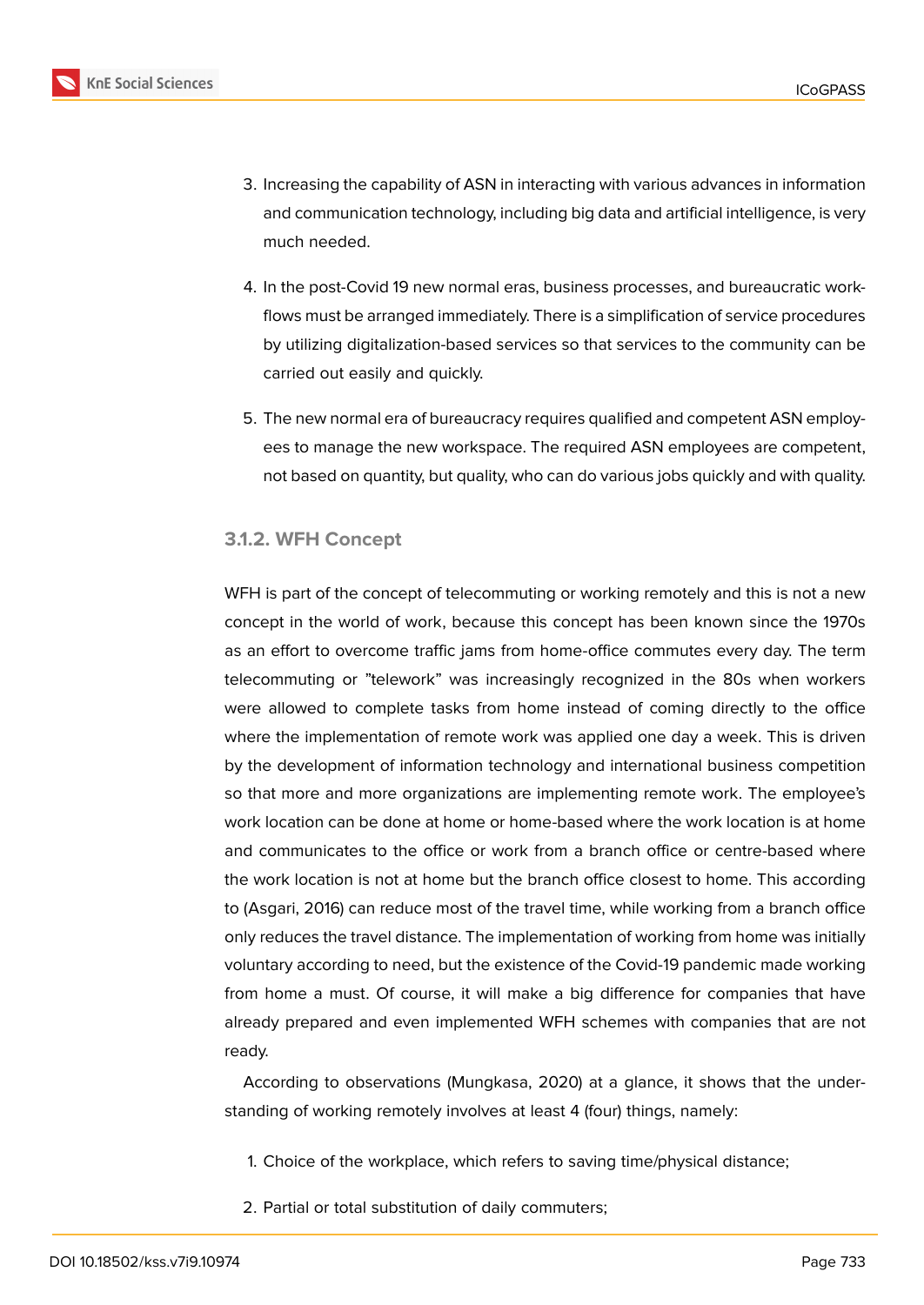

- 3. The intensity of the remote work activity, which refers to the frequency and length of time;
- 4. Availability of communication and information technology

### **4. Discussion**

In America, many large companies have implemented working from home, even the General Service Administration (GSA) and the Office of Personnel Management (OPM) have implemented remote work, especially for executives after the 911 incident in 2011. How about in Indonesia?

In Indonesia itself, before the national policy related to WFH, there were already several companies that implemented WFH but the government itself had not implemented it. This is because the WFH policy itself aims to break the Covid-19 chain and is not part of the management of civil servants, so WFH for the state civil apparatus is a must and creates an obstacle wherein carrying out WFH every employee continues to carry out their duties at home and reports on work progress every time with a photo of its whereabouts. However, not all employees apply it by the expectations achieved because of this new normal work culture, every employee has not adapted and this creates obstacles, namely on the subordinate side there is anxiety because they feel monitored continuously and on the leadership side there is distrust of their subordinates.

In addition, the implementation of WFH has not been accompanied by adequate facilities and infrastructure. Central and local government agencies have different policies in implementing WFH. Employees who work in big cities consider the WFH policy as a way out to balance domestic and office interests, while employees who are in the WFH policy area are considered as additional days off. Researchers looked at WFH policies in several local government agencies located on the island of Java, namely in Kulon Progo Regency, and also on the island of Sumatra, namely in North Sumatra Province. The area became a sampling of researchers in observing the implementation of WFH implementation. The reason the researcher took the sampling in Kulon Progo Regency is that the researcher considers the two regions to be representative areas for the Java island region where the government still refers to orders from the King, namely the DI Yogyakarta Province. As for the Province of North Sumatra because the researcher considers the area to represent the area on the island of Sumatra which is in the city centre and also the Central Agency whose work location is in the city. From these three samplings, researchers held discussions with their personnel managers and there is one common thread, namely employees who run WFH do not carry out their duties as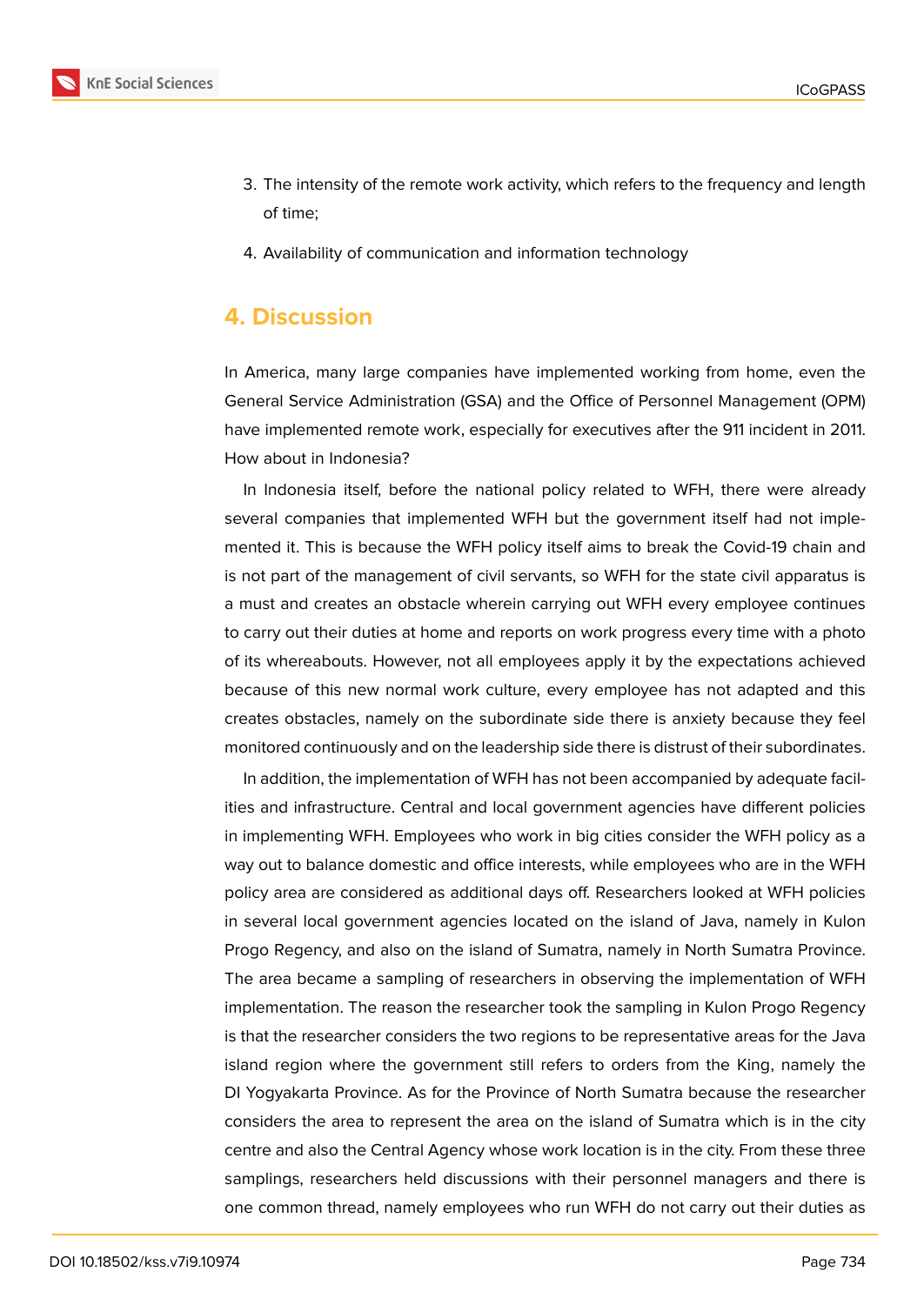

employees because when the leadership needs data, the employees say that they are doing WFH and the data is in the office. Employees consider WFH an additional day off. In addition, the employees are not all familiar with IT, such as holding meetings using zoom, while the employees do not have work equipment, namely laptops or computers, internet signals or do not have data packages like when they are in the office.

So some government agencies do not immediately apply WFH by these rules. One of these facts was obtained during interviews by researchers with personnel managers in North Sumatra Province, Kulon Progo Regency, and the State Civil Service Agency. The three government agencies revealed that the facilities and infrastructure owned by their employees in carrying out WFH were inadequate, such as laptops or computers, internet signals, and also cell phones and there was dependence on data and work documents in the office or there was no digitization so that when the leadership asked for data from employees, the data cannot be available, so the opportunity for WFH is considered as an additional holiday. Therefore, WFH cannot be enforced according to the rules. In addition, the perceived ineffective performance results based on performance indicators are also the reason why some regions expect their employees to keep coming to the office. However, even though they are directed to work from the office, several regional apparatus organizations still provide dispensation for their employees who request permission to carry out WFH by including a list of work to be done that day. In the implementation of WFH, each employee gets a different work schedule by the policies taken regarding the percentage of employees who work from the office. For regional organizations that run a high proportion of WFH, everyone gets a turn once a week to come to the office, but for offices with a moderate or low proportion of WFH, each employee gets a schedule of 2-3 days a week or it could be every day for the organization. regional apparatus or institutions that carry out service functions to the community.

For the State Personnel Agency as a government agency that has duties related to staffing and is also located in the city centre, the main factor is a risk. Employees over the age of 50 who travel quite a distance to the office using public transportation are civil servants who have a high risk of contracting Covid-19. Based on these directions, the indicators used for risk are age, distance travelled, and means of transportation. Every employee who carries out WFH is expected to maintain its performance. The indicators used are the facilities or infrastructure and the resulting performance. The indicator facilities used are a decent room, work tools whether using a PC/Laptop or only a mobile phone, and whether the network uses Wi-Fi or a mobile phone internet network. While the performance indicators used are: the achievement of performance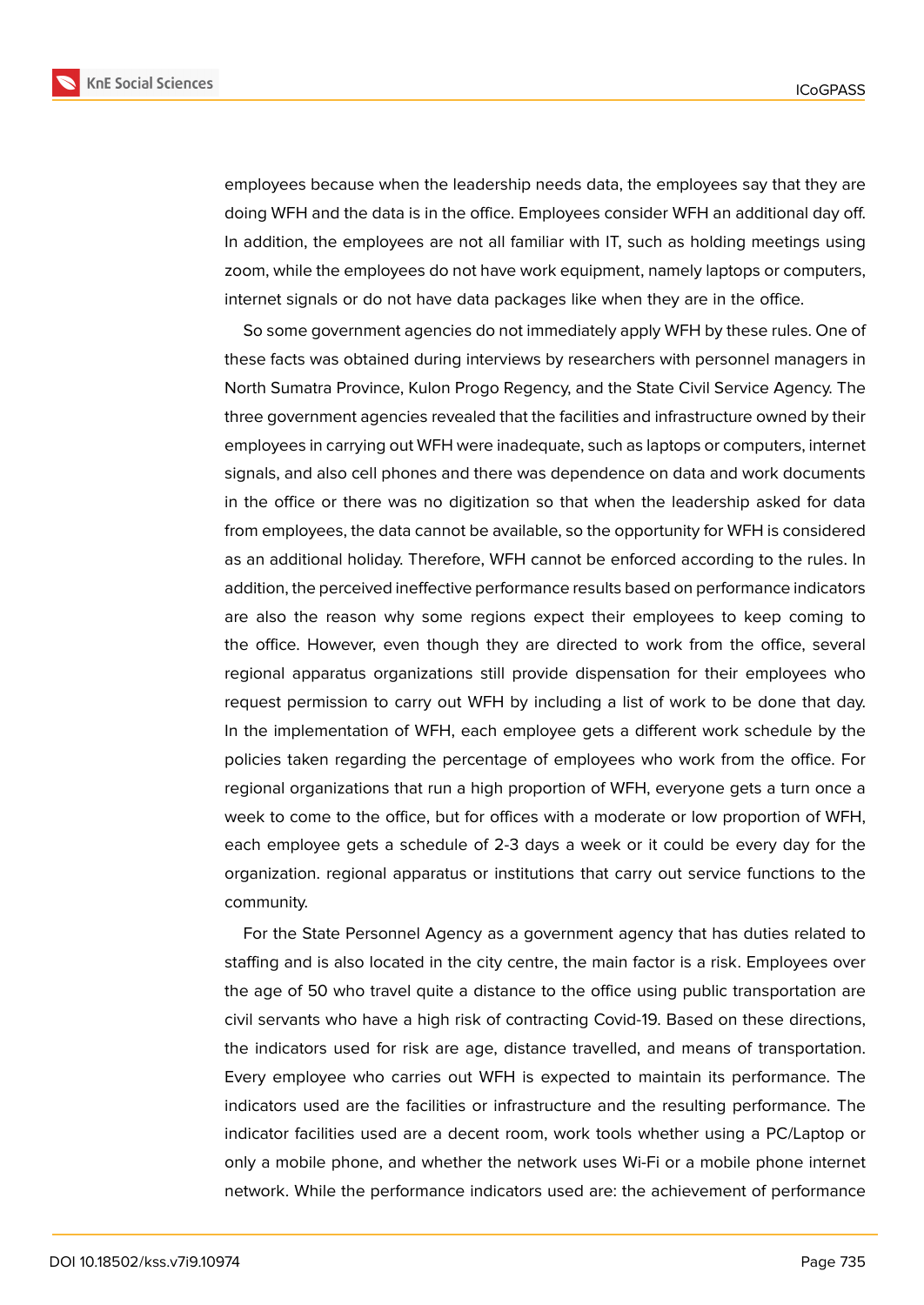

targets and the type of work carried out. Based on the results of the study of Regional Office 7 BKN Palembang, from the indicators that have been determined through the circular above, it is concluded that the risk of Covid-19 transmission among employees of Regional Office 7 BKN Palembang is quite low. The average age of employees is still below 40 years. The average travel time from home to work is less than 15 minutes and no one uses public transportation. So that the implementation of WFO can still be carried out safely in the Regional Office 7 BKN Palembang, while still implementing strict health protocols. In addition, there are findings related to the implementation of WFH in the regions, namely that regional agencies cannot be evaluated due to the unavailability of data. Some service activities such as education have been used online but the level of effectiveness has not been measured. This is due to infrastructure constraints, equipment, and knowledge possessed by both employees and service recipients (community). All regional heads stated that the sudden implementation of WFH had changed work patterns. Initiated online meetings could not be held due to limited staff capabilities and the availability of equipment and networks. However, from the monitored social media uploads, it can be seen that employees carry out activities outside of their jobs.

Interview with the Regent of Kulon Progo, the WFH policy issued by the government cannot be fully implemented due to the limited number of employees as well as facilities and infrastructure. The large number of leaders who only have one staff or even no staff and also infrastructure makes it impossible to carry out WFH such as not all employees have adequate work tools for WFH and this becomes an obstacle in implementing WFH by 90% by national regulations. So the Kulon Progo district implements a 50% WFH following the direction of the Governor of DI Yogyakarta as the King. This is so that the work can take place by the performance targets. However, there are problems encountered during WFH 50%, among others, cannot be contacted during working hours, therefore employees who are WFH do not do their jobs as they should.

The WFH policy in North Sumatra Province does not yet have an instrument in its implementation so that many employees carry out WFH but the number of confirmed cases of Covid-19 is increasing. This indicates that the employee is not working from home but is on vacation and travels everywhere. So that the policy is considered to still benefit employees and harm the organization and society.

Apart from employees, all regional heads stated that WFH was a holiday for employees. The number of employees who WFH during the Covid-19 pandemic was around 30%. With this amount, all services can run as usual. So the head concluded that the number of employees in the office environment was excessive. This is because the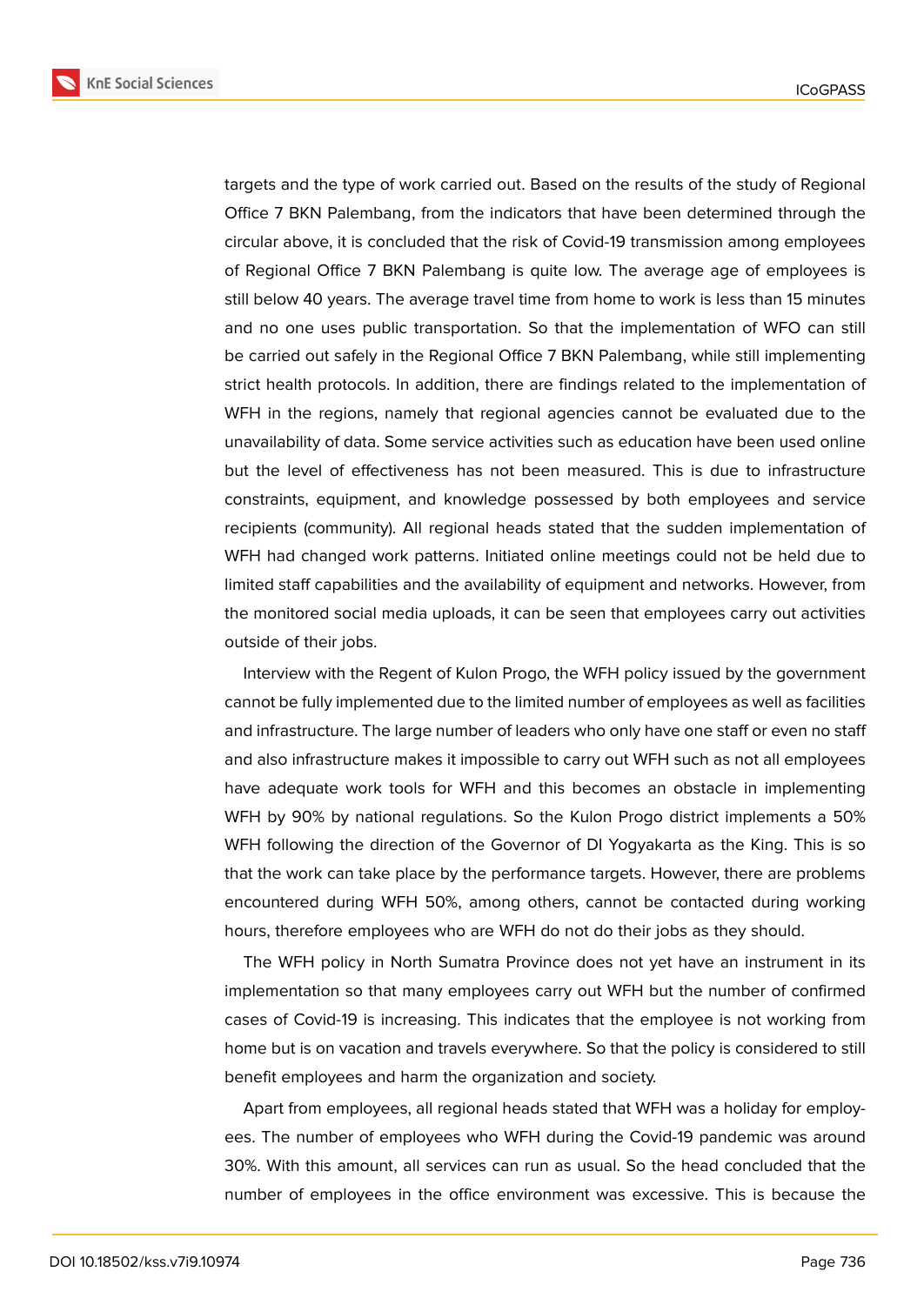

number of employees who enter is around 30% but can complete secretarial support work. In other areas, there are similar public service conditions. In the implementation of the WFH work system, in Kulon Progo Regency the obstacle that occurs when implementing WFH is the difficulty of coordination between employees because the completion of tasks is still held by certain employees who are the key persons of the task so that they cannot be replaced by other employees, then there has been no change in operating hours. for service units, as well as staff facilities during WFH are inadequate, especially the difficulty of getting a good signal when coordinating with colleagues. This happened because of the refocusing of regional budgets into handling the pandemic (in the form of assisting in the provision of facilities and infrastructure in the health sector) which diverted some of the operational funds of government offices.

Based on the conditions and problems mentioned above, the implementation of WFH is a challenge in public services. Connectivity, which is the root cause of problems in public services, coupled with pandemic conditions that require technological adaptation, poses new challenges. IDN Times surveyed 400 workers to measure the effectiveness of the work system on employees (non-government) during the pandemic. The findings obtained in the survey include (1) worker productivity in Indonesia when WFO is higher than WFH, (2) as many as 75% of respondents think that the communication system among workers is more effective with the WFO system, (3) employees have difficulty when they have to limit between home and office work during WFH, (4) workers are more focused and productive during WFO because the maximum working mind-set has been formed while going to the office, (5) work-life balance and adequate work facilities can be obtained during WFO, (6) employees with certain occupations feel they have a higher level of security when WFH, (7) most workers consider a flexible working system to be the most appropriate for them.

WFH policies in local government agencies are considered as additional days off for employees and leaders, but central government agencies do not recognize holidays because Saturdays and Sundays and hours after working hours are still doing office work. So this WFH does not have a limit between hours and working days or holidays. The implementation of public services has been carried out as usual, but for follow-up on service complaints received, both in terms of services and facilities, it has not been fulfilled due to policies during the pandemic.

WFH according to (Ma'rifah, 2020) has positive and negative impacts including saving the budget (costs for renting buildings, employee dormitories, business trips out of town and abroad, meeting consumption, etc.), reducing stress levels caused by traffic jams while traveling from home going to the office, providing freedom in managing time and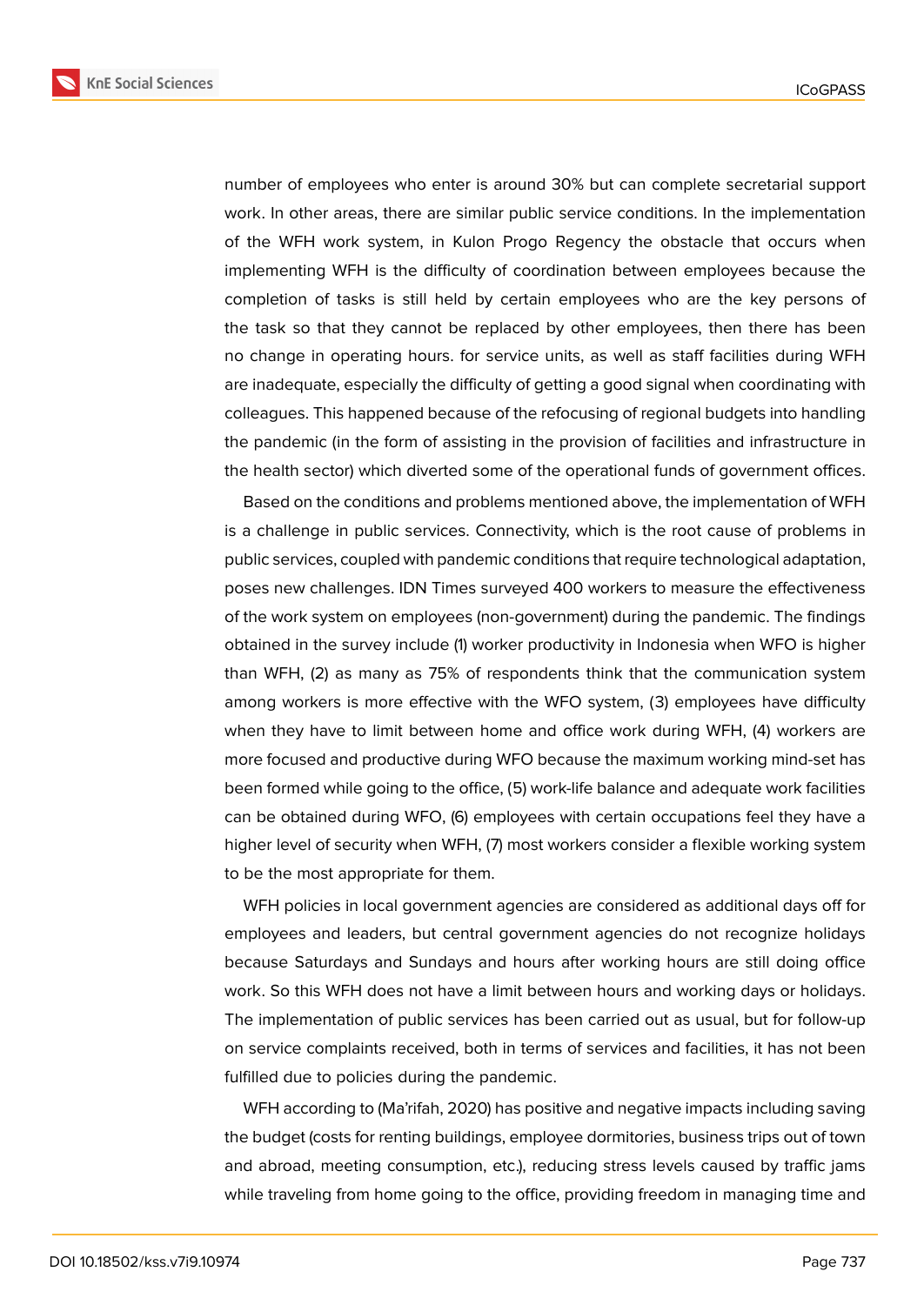

place of work, working time is effective because there is no need to spend time traveling from home to office, and employees work more comfortably. The negative impact of WFH is a dual role (especially for female employees) because they have to carry out office work as well as domestic work, morale decreases because the mind-set that is built is that a house is a place of rest not a place of work, costs increase for electricity expenditure because the air conditioner must turn on during work for convenience, internet charges, and telephone credit. In addition, employees also feel that there are distractions that hinder the completion of work, there is limited communication with co-workers due to technical problems such as poor signals, and another risk from WFH is the distrust that arises between employees and their superiors.

The 2020 National Labour Force Survey conducted by the Central Statistics Agency noted that of the 39.5 million formal workers in Indonesia, 7.81 million or around 19.76% of them worked from home during 2020. Meanwhile, the proportion of informal workers who WFH is smaller, namely 3.37%. Based on the survey, it was found that not all workers who work from home feel smooth in carrying out their work. Only 34% felt they had no problems. While the majority have to deal with many problems when WFH. In general, the biggest obstacle faced is being burdened by internet costs and constrained by the internet network. For workers outside the Java-Bali area, they feel that the internet is the main obstacle in implementing WFH. The need for digital infrastructure during the pandemic is one of the main needs for the community. The lack of facilities that are obtained when working, namely the need for electricity, internet networks, quota constraints, and mobile phones are major limitations for the implementation of WFH activities in various sectors. In addition, the competence of human resources in the use of information technology is also an additional finding to improve the quality of existing public services during the pandemic.

Several regions have implemented a policy that every regional apparatus organization is required to ensure that there are at least a few structural officials and officials who carry out public services to continue to carry out their duties in the office, so that government administration continues to run optimally, by prioritizing services to the community. The adjustment of the work system is left to the head of each regional apparatus organization with the principle of not reducing the rights of employees and continuing to report the work system of each regional apparatus organization to the regional head or the head of the regional civil service agency. In addition, to ensure the safety of employees, every regional apparatus organization is required to provide equipment to protect themselves such as masks and hand sanitizers for every state civil servant who has to work from the office. This provision is an implementation of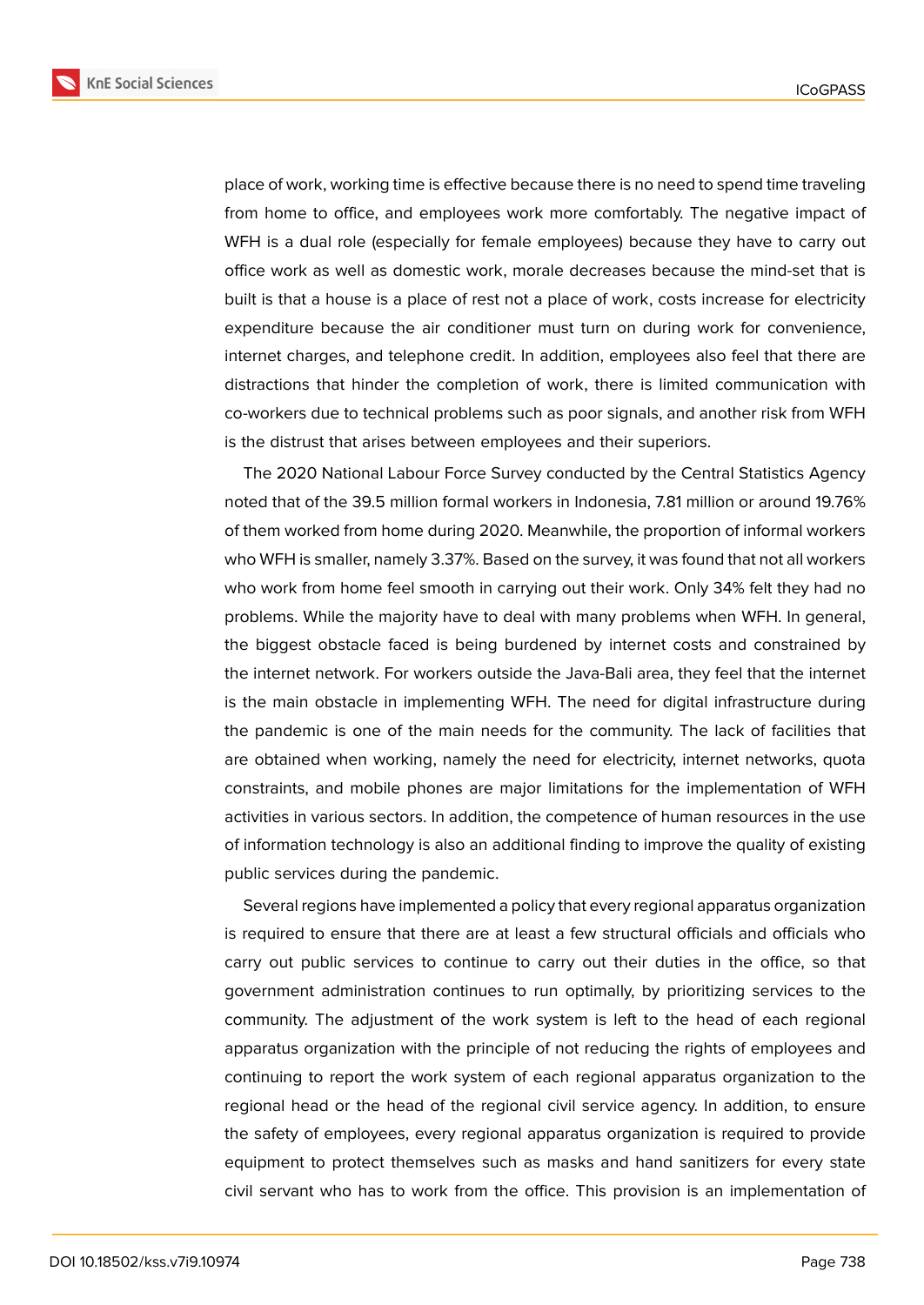

a circular letter from the Minister of State Apparatus Empowerment and Bureaucratic Reform regarding the prevention of the spread of Covid-19. The WFH implementation guidelines are expected to be a reference for every state civil apparatus in all regions.

Based on the results of the analysis, several employees claimed to prefer to work normally as before the pandemic where all employees entered the office so that the workload became lighter because they were done together. Meanwhile, during the pandemic and the implementation of WFH, the workload became piled up because few employees entered the office, while the leaders only relied on a few people who were currently in the office due to limited ability to implement a digital work system. This shows that several regional agencies or organizations and employees are not ready to implement WFH. As an effort to increase work effectiveness during WFH, one of the efforts that can be done is to increase the work motivation of employees and improve digital skills from superiors which will greatly affect work effectiveness. The current performance appraisal system can be directed to encourage the development of work motivation and the ability of superiors to encourage their team to utilize digital technology in working remotely from home.

In terms of the implementation of public services, the implementation of WFH causes public services to be neglected in several areas. According to a study conducted by the Indonesian Ombudsman, it was stated that there was a potential for maladministration of public services online during the COVID-19 pandemic. The potential for administrative malls is the lack of response to online public services. This happens because the agency or regional apparatus organization that implements picket often closes the administration counter or service reception before the end of operational time due to the increased workload during the implementation of WFH. Apart from the increased workload, another potential cause for maladministration in the presence of several employees in the regions who are less responsive and adaptive to technology. In addition to the HR aspect, information technology support in various government services also needs to be strengthened. Based on the results of the analysis, since mid-March 2020 various government institutions have replaced all face-to-face activities with virtual methods. Although many employees find it difficult to work online, this cannot be avoided during the Covid-19 pandemic take place. The shift from conventional work systems to online systems is very sudden, without proper preparation. But all of this must be carried out so that the service process can run smoothly. The simplest thing a regional organization or institution can do is to use applications such as Zoom and WhatsApp Group (WAG).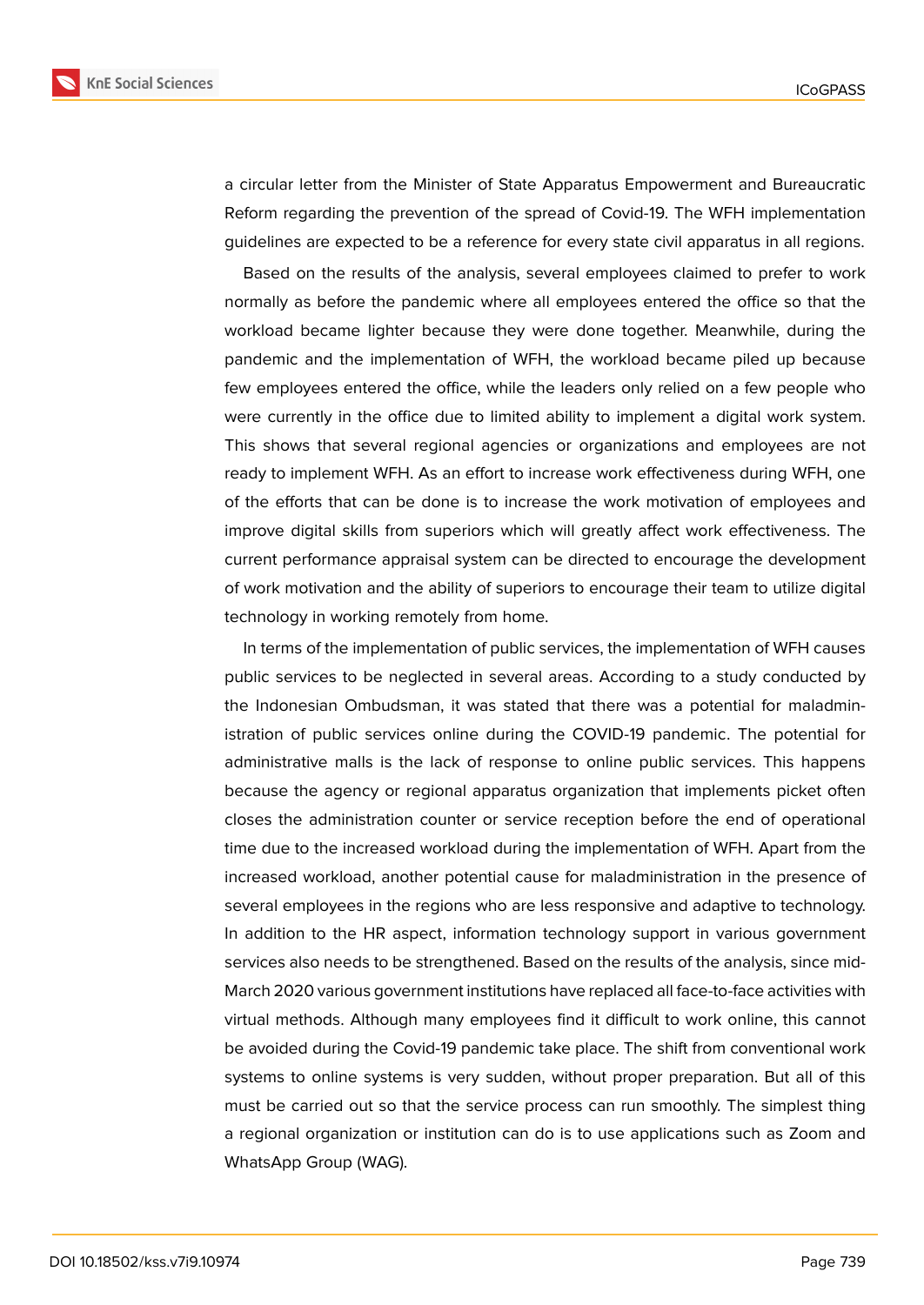

This study found that WFH in local government agencies is an additional day off, while in central government agencies or those working in the city centre there are no holidays. Therefore, several things must be evaluated related to the implementation of the WFH policy during the Covid-19 pandemic in Indonesia. The study found that the conditions and problems of basic facilities and infrastructure, such as limited communication services, limited transportation services, limited basic infrastructure (roads and electricity), as well as geographical factors, were challenges for the implementation of WFH, especially in public services. To implement WFH, the need for digital infrastructure during the pandemic is one of the main needs for the community. In addition, the competence of human resources in the use of information technology (digital literacy) is also an additional finding to improve the quality of WFH implementation during the pandemic. Although the implementation of WFH is mandatory (command), but the policy regarding the implementation of WFH which is submitted to each regional head and the head of the respective regional apparatus organizations provides gaps both from the positive and negative sides and forces the implementation of WFH during an online work system that is not ready to cause burdens increased workload and less effective WFH implementation, but these deficiencies were eventually overcome by increasing the proportion of workers who had to work from the office, which meant overriding the provisions related to WFH.

## **5. CONCLUSION**

Based on the discussion above, the implementation of WFH during the pandemic shows that there are problems that arise, both employees who work in Central and Regional Government Agencies, namely Employees who work in Regional Government Agencies consider WFH as an additional day off, while Employees who work in Government Agencies or other locations work in the city, there is no day off. This is due to the limitations of supporting facilities and infrastructure in implementing WFH. So that the leadership of government agencies has difficulty in carrying out these duties and functions.

Based on the findings and conclusions of this study, several policy recommendations can be applied to improve the quality of work of the state civil apparatus, including:

1. The mechanism of the work system of the state civil apparatus during the Covid-19 pandemic can be considered to be carried out offline or face to face while maintaining health protocols to maintain the effectiveness of the work of the state civil apparatus. It should be remembered that breaking the chain of the spread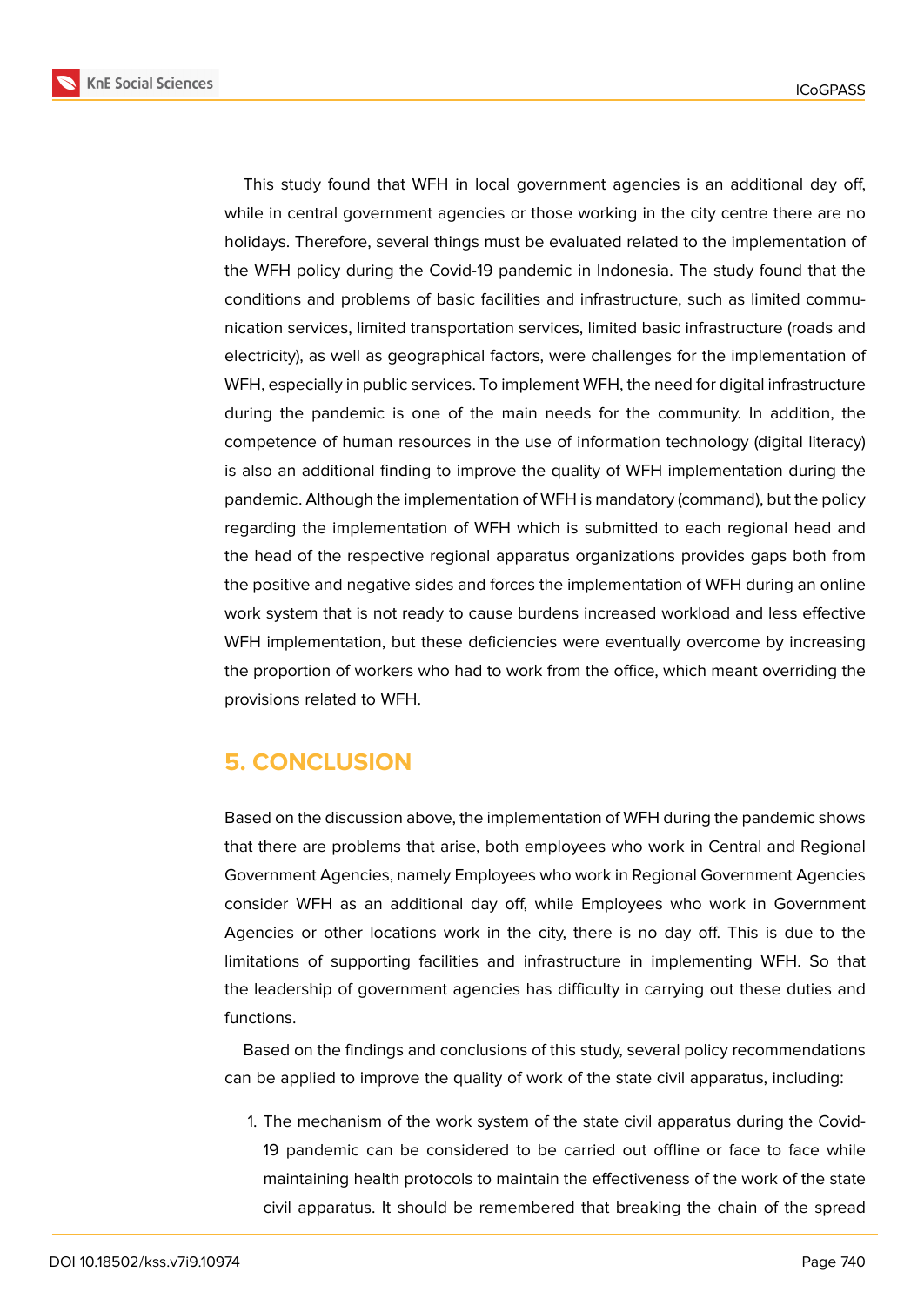

of Covid-19 must still be carried out and it is still necessary to consider regional capacity in the event of a spike in cases.

- 2. Increasing the quantity and quality of digital basic infrastructures such as strengthening and providing internet networks and providing electricity networks to support the implementation of WFH for both state civil servants and the general public.
- 3. Preparation of technical guidelines for the implementation of permanent WFH in carrying out government activities.
- 4. Establishment and/or development of an easy-to-use online work system for state civil servants at various levels of office.
- 5. Granting authority to regions to decide which work system will be used while taking into account the state of the Covid-19 pandemic in their respective regions.

## **6. ACKNOWLEDGMENT**

The researcher thanks to the Head of the ASN Management Center who has provided support so that this article can be completed and presented at the ICoGPASS International Conference properly.

## **References**

- [1] Asgari H. On the impacts of telecommuting over daily activity/travel behavior: A comprehensive investigation through different telecommuting patterns. Florida: Florida International University; 2016.
- [2] Ma'rifah D. Implementasi work from home: Kajian tentang dampak positif, negatif dan produktivitas pegawai. Jurnal Kebijakan dan Manajemen PNS. 2020;14(2).
- [3] Mungkasa O. Bekerja jarak jauh (telecommuting): Konsep, penerapan dan pembelajaran. Bappenas Working Papers. 2020;3(1).
- [4] Nurcahyono, Rosidi. Penerapan new normal (kenormalan baru). Dalam penanganan Covid-19 sebagai pandemi dalam hukum positif. NASPA Journal. 2020.
- [5] Prasojo E. Opini normal baru birokrasi. Kompas; 2020 Jun 13. Available from: https://www.kompas.id/baca/opini/2020/06/13/normal-baru-birokrasi/
- [6] VTR, RS. Empat aspek perlu diperhatikan dalam penerapan new normal. UII.ac.id; 2020 Jun 22. Available from: https://www.uii.ac.id/empat-aspek-perlu-diperhatikandalam-penerapan-new-normal/